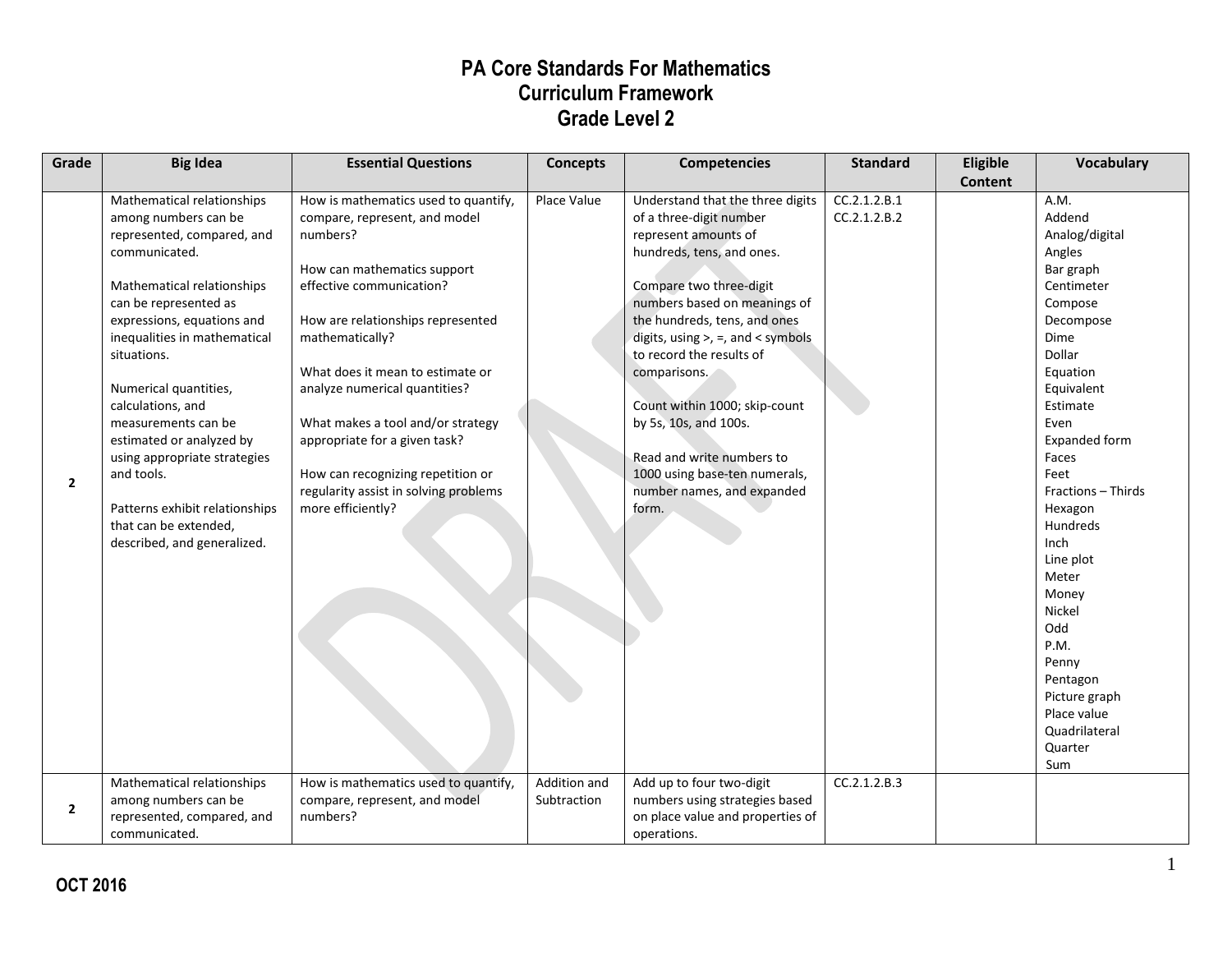| Grade          | <b>Big Idea</b>                                                                                                                                                                                                                                                                                                                 | <b>Essential Questions</b>                                                                                                                                                                                                                                                                                                                                                                                                                     | <b>Concepts</b>             | <b>Competencies</b>                                                                                                                                                                                                                                                                                                                                                                                                                                                                                                                                                               | <b>Standard</b> | Eligible<br>Content | Vocabulary |
|----------------|---------------------------------------------------------------------------------------------------------------------------------------------------------------------------------------------------------------------------------------------------------------------------------------------------------------------------------|------------------------------------------------------------------------------------------------------------------------------------------------------------------------------------------------------------------------------------------------------------------------------------------------------------------------------------------------------------------------------------------------------------------------------------------------|-----------------------------|-----------------------------------------------------------------------------------------------------------------------------------------------------------------------------------------------------------------------------------------------------------------------------------------------------------------------------------------------------------------------------------------------------------------------------------------------------------------------------------------------------------------------------------------------------------------------------------|-----------------|---------------------|------------|
|                | Mathematical relationships<br>can be represented as<br>expressions, equations and<br>inequalities in mathematical<br>situations.<br>Numerical quantities,<br>calculations, and<br>measurements can be<br>estimated or analyzed by<br>using appropriate strategies<br>and tools.                                                 | How can mathematics support<br>effective communication?<br>How are relationships represented<br>mathematically?<br>What does it mean to estimate or<br>analyze numerical quantities?<br>What makes a tool and/or strategy<br>appropriate for a given task?                                                                                                                                                                                     |                             | Add and subtract within 1000.<br>Understand that in adding or<br>subtracting three-digit<br>numbers, one adds or subtracts<br>hundreds and hundreds, tens<br>and tens, ones and ones; and<br>sometimes it is necessary to<br>compose or decompose tens or<br>hundreds.<br>Explain why addition and<br>subtraction strategies work,<br>using place value and the<br>properties of operations.                                                                                                                                                                                      |                 |                     |            |
| $\overline{2}$ | Mathematical relationships<br>among numbers can be<br>represented, compared, and<br>communicated.<br>Mathematical relationships<br>can be represented as<br>expressions, equations and<br>inequalities in mathematical<br>situations.<br>Patterns exhibit relationships<br>that can be extended,<br>described, and generalized. | How is mathematics used to quantify,<br>compare, represent, and model<br>numbers?<br>How can mathematics support<br>effective communication?<br>How are relationships represented<br>mathematically?<br>How can expressions, equations and<br>inequalities be used to quantify, solve,<br>model, and/or analyze mathematical<br>situations?<br>How can recognizing repetition or<br>regularity assist in solving problems<br>more efficiently? | Addition and<br>Subtraction | Use addition and subtraction<br>within 100 to solve one- and<br>two-step word problems by<br>using drawings and equations<br>with a symbol for the unknown<br>number to represent the<br>problem.<br>Solve word problems that call<br>for addition of three whole<br>numbers whose sum is less than<br>or equal to 20.<br>Understand subtraction as an<br>unknown-addend problem. For<br>example, subtract $10 - 8$ by<br>finding the number that makse<br>10 when added to 8.<br>Add and subtract within 20. Use<br>strategies such as counting on;<br>making ten; decomposing a | CC.2.2.2.A.1    |                     |            |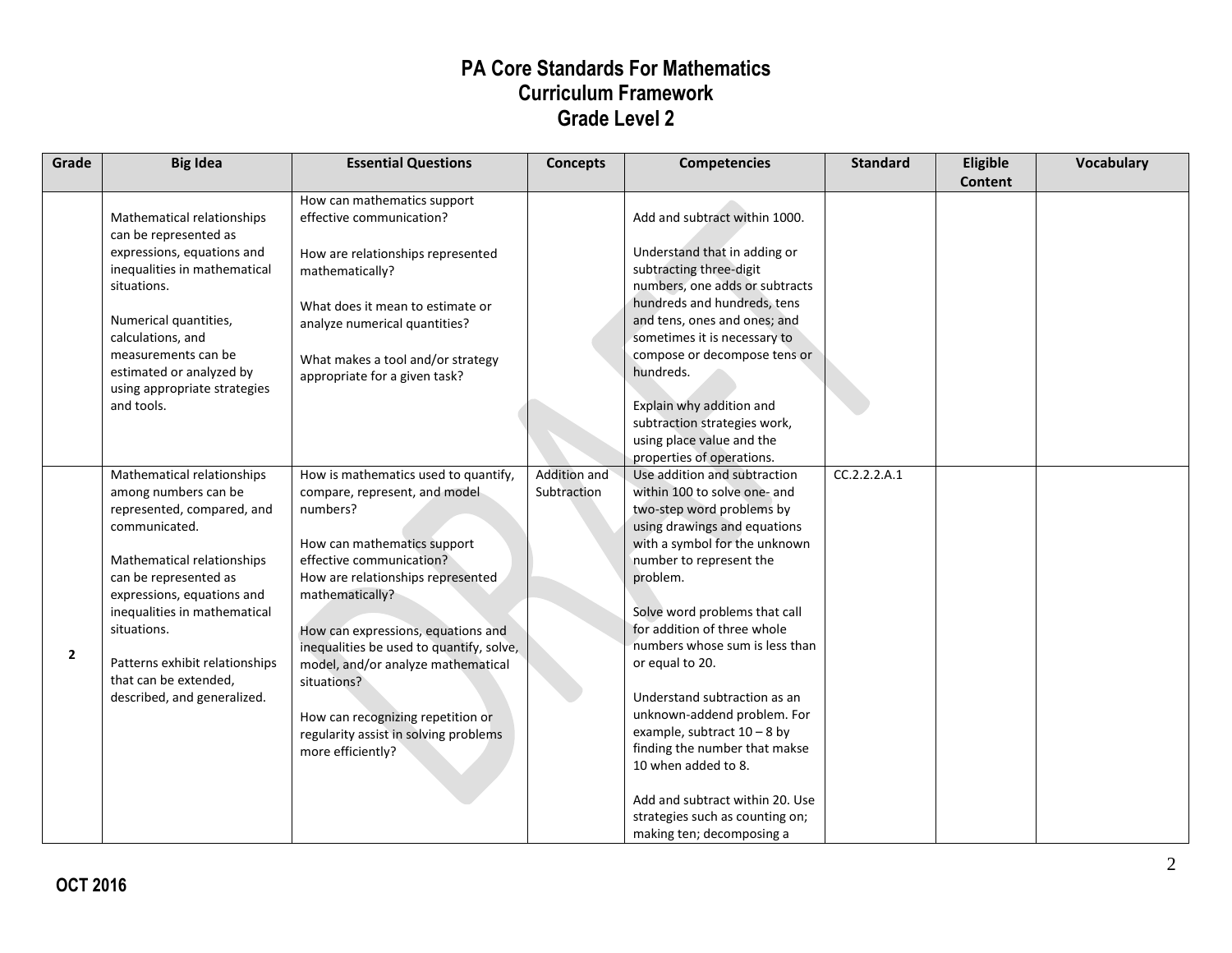| Grade        | <b>Big Idea</b>                                                                                                                                                                                                                                                                                                                 | <b>Essential Questions</b>                                                                                                                                                                                                                                                                                                                                                                                                          | <b>Concepts</b>                   | <b>Competencies</b>                                                                                                                                                                                                                                                                                                                                                                           | <b>Standard</b> | Eligible | Vocabulary |
|--------------|---------------------------------------------------------------------------------------------------------------------------------------------------------------------------------------------------------------------------------------------------------------------------------------------------------------------------------|-------------------------------------------------------------------------------------------------------------------------------------------------------------------------------------------------------------------------------------------------------------------------------------------------------------------------------------------------------------------------------------------------------------------------------------|-----------------------------------|-----------------------------------------------------------------------------------------------------------------------------------------------------------------------------------------------------------------------------------------------------------------------------------------------------------------------------------------------------------------------------------------------|-----------------|----------|------------|
|              |                                                                                                                                                                                                                                                                                                                                 |                                                                                                                                                                                                                                                                                                                                                                                                                                     |                                   | number leading to a ten; using<br>the relationship between<br>addition and subtraction; and<br>creating equivalent but easier<br>or known sums.                                                                                                                                                                                                                                               |                 | Content  |            |
| $\mathbf{2}$ | Mathematical relationships<br>among numbers can be<br>represented, compared, and<br>communicated.<br>Mathematical relationships<br>can be represented as<br>expressions, equations and<br>inequalities in mathematical<br>situations.<br>Patterns exhibit relationships<br>that can be extended,<br>described, and generalized. | How is mathematics used to quantify,<br>compare, represent, and model<br>numbers?<br>How can mathematics support<br>effective communication?<br>How are relationships represented<br>mathematically?<br>How can expressions, equations and<br>inequalities be used to quantify, solve,<br>model, and/or analyze mathematical<br>situations?<br>How can patterns be used to describe<br>relationships in mathematical<br>situations? | Properties of<br>Operations       | Fluently add and subtract<br>within 20 using mental<br>strategies.<br>Apply properties of operations<br>as strategies to add and<br>subtract (commutative property<br>of addition; associative<br>property of addition).                                                                                                                                                                      | CC 2.2.2.A.2    |          |            |
| $\mathbf{2}$ | Mathematical relationships<br>among numbers can be<br>represented, compared, and<br>communicated.<br>Mathematical relationships<br>can be represented as<br>expressions, equations and<br>inequalities in mathematical<br>situations.<br>Patterns exhibit relationships<br>that can be extended,<br>described, and generalized. | How is mathematics used to quantify,<br>compare, represent, and model<br>numbers?<br>How are relationships represented<br>mathematically?<br>How can patterns be used to describe<br>relationships in mathematical<br>situations?<br>How can patterns be used to describe<br>relationships in mathematical<br>situations?                                                                                                           | <b>Equal Groups</b><br>of Objects | Determine whether a group of<br>objects (up to 20) has an odd or<br>even number of members and<br>write an equation to express an<br>even number as a sum of two<br>equal addends.<br>Use addition to find the total<br>number of objects arranged in<br>rectangular arrays with up to 5<br>rows and up to 5 columns; write<br>an equation to express the total<br>as a sum of equal addends. | CC.2.2.2.A.3    |          |            |
| $\mathbf{2}$ | Patterns exhibit relationships                                                                                                                                                                                                                                                                                                  | How can patterns be used to describe                                                                                                                                                                                                                                                                                                                                                                                                | Shape                             | Recognize and draw shapes                                                                                                                                                                                                                                                                                                                                                                     | CC.2.3.2.A.1    |          |            |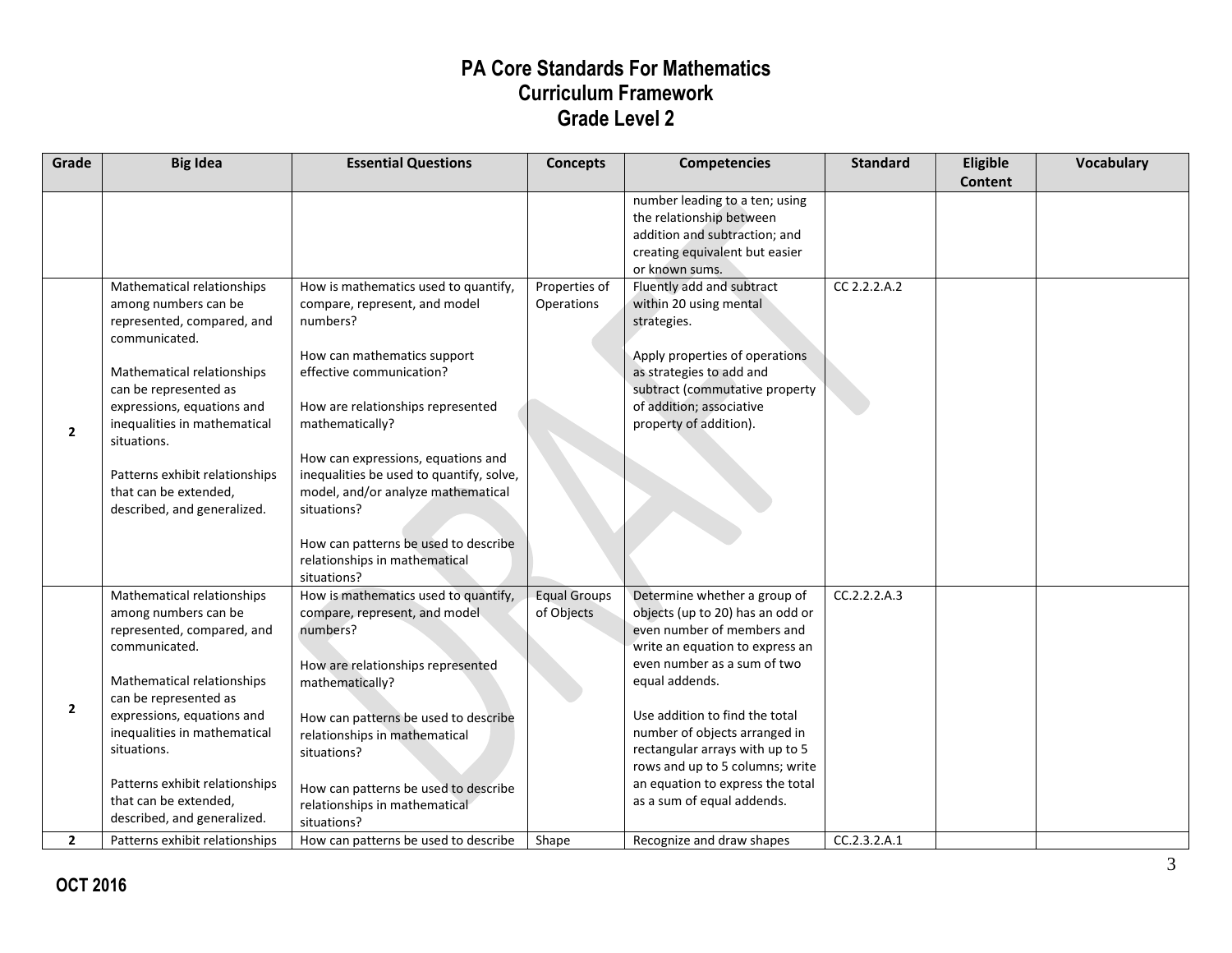| Grade        | <b>Big Idea</b>                                                                                                                                                                                                           | <b>Essential Questions</b>                                                                                                                                                                                                                                                                                                                                                                                                                                                                                                                                                                 | <b>Concepts</b> | <b>Competencies</b>                                                                                                                                               | <b>Standard</b> | Eligible<br><b>Content</b> | <b>Vocabulary</b> |
|--------------|---------------------------------------------------------------------------------------------------------------------------------------------------------------------------------------------------------------------------|--------------------------------------------------------------------------------------------------------------------------------------------------------------------------------------------------------------------------------------------------------------------------------------------------------------------------------------------------------------------------------------------------------------------------------------------------------------------------------------------------------------------------------------------------------------------------------------------|-----------------|-------------------------------------------------------------------------------------------------------------------------------------------------------------------|-----------------|----------------------------|-------------------|
|              | that can be extended,<br>described, and generalized.<br>Geometric relationships can<br>be described, analyzed, and<br>classified based on spatial<br>reasoning and/or<br>visualization.                                   | relationships in mathematical<br>situations?<br>How can recognizing repetition or<br>regularity assist in solving problems<br>more efficiently?<br>How are spatial relationships,<br>including shape and dimension, used<br>to draw, construct, model, and<br>represent real situations or solve<br>problems?                                                                                                                                                                                                                                                                              | Attributes      | having specified attributes.<br>Identify triangles,<br>quadrilaterals, pentagons,<br>hexagons, and cubes.                                                         |                 |                            |                   |
| $\mathbf{2}$ | Patterns exhibit relationships<br>that can be extended,<br>described, and generalized.<br>Geometric relationships can<br>be described, analyzed, and<br>classified based on spatial<br>reasoning and/or<br>visualization. | How can patterns be used to describe<br>relationships in mathematical<br>situations?<br>How can recognizing repetition or<br>regularity assist in solving problems<br>more efficiently?<br>How are spatial relationships,<br>including shape and dimension, used<br>to draw, construct, model, and<br>represent real situations or solve<br>problems?<br>How can the application of the<br>attributes of geometric shapes<br>support mathematical reasoning and<br>problem solving?<br>How can geometric properties and<br>theorems be used to describe, model,<br>and analyze situations? | Fractions       | Partition circles and rectangles<br>into two, three, or four equal<br>shares, recognize that equal<br>shares of identical wholes need<br>not have the same shape. | CC.2.3.2.A.2    |                            |                   |
| $\mathbf{2}$ | Numerical quantities,                                                                                                                                                                                                     | What does it mean to estimate or                                                                                                                                                                                                                                                                                                                                                                                                                                                                                                                                                           | Measuremen      | Measure the length of an object                                                                                                                                   | CC.2.4.2.A.1    |                            |                   |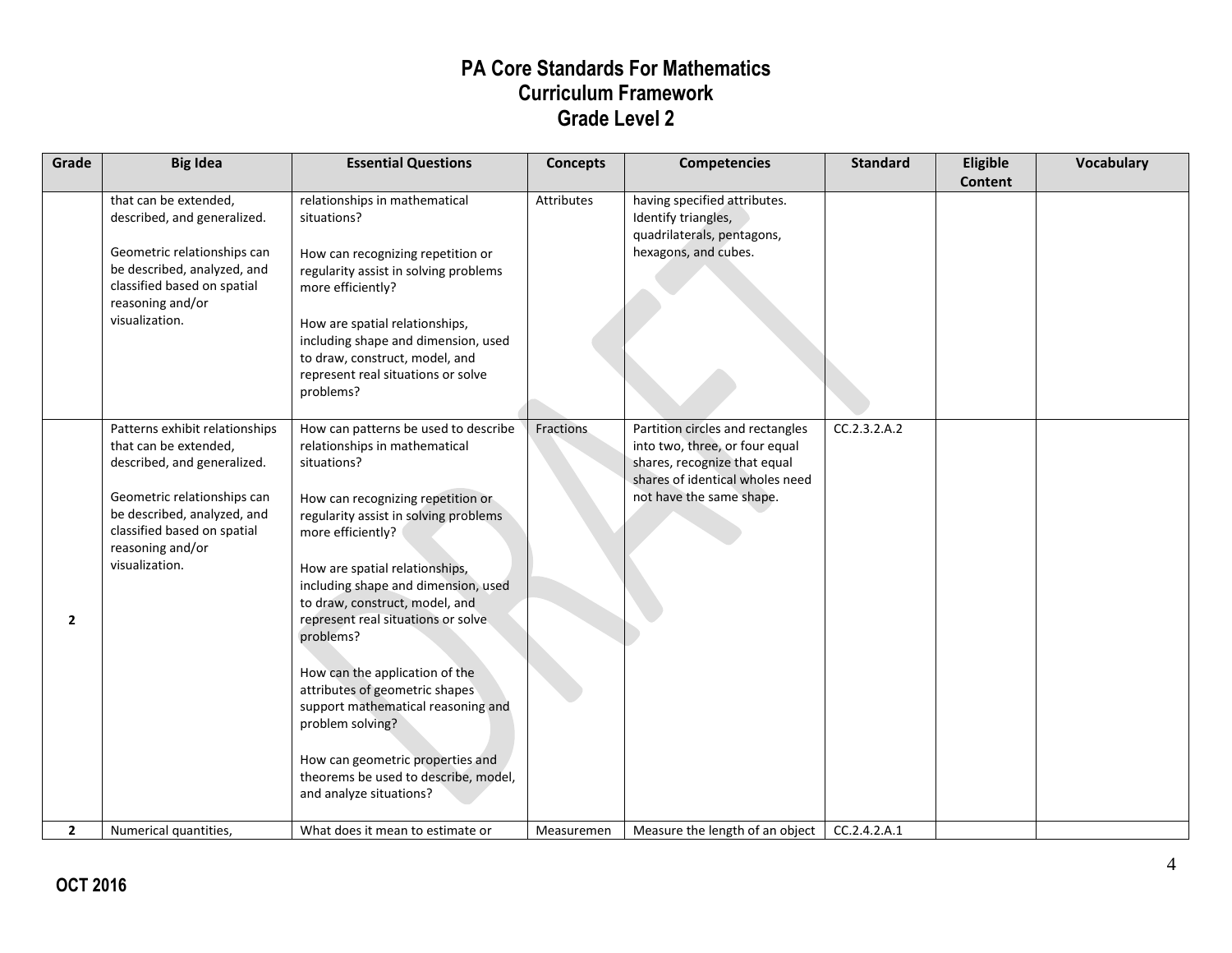| Grade          | <b>Big Idea</b>                                                                                                                                                                                                                             | <b>Essential Questions</b>                                                                                                                                                                                                                                                                                                                                                                                              | <b>Concepts</b>                    | <b>Competencies</b>                                                                                                                                                                                                                                                                                                                                                                                                                                                                                                                                          | <b>Standard</b> | Eligible<br><b>Content</b> | <b>Vocabulary</b> |
|----------------|---------------------------------------------------------------------------------------------------------------------------------------------------------------------------------------------------------------------------------------------|-------------------------------------------------------------------------------------------------------------------------------------------------------------------------------------------------------------------------------------------------------------------------------------------------------------------------------------------------------------------------------------------------------------------------|------------------------------------|--------------------------------------------------------------------------------------------------------------------------------------------------------------------------------------------------------------------------------------------------------------------------------------------------------------------------------------------------------------------------------------------------------------------------------------------------------------------------------------------------------------------------------------------------------------|-----------------|----------------------------|-------------------|
|                | calculations, and<br>measurements can be<br>estimated or analyzed by<br>using appropriate strategies<br>and tools.<br>Measurement attributes can<br>be quantified, and estimated<br>using customary and non-<br>customary units of measure. | analyze numerical quantities?<br>When is it is appropriate to estimate<br>versus calculate?<br>What makes a tool and/or strategy<br>appropriate for a given task?<br>Why does "what" we measure<br>influence "how" we measure?<br>In what ways are the mathematical<br>attributes of objects or processes<br>measured, calculated and/or<br>interpreted?<br>How precise do measurements and<br>calculations need to be? | $\mathsf{t}$                       | by selecting and using<br>appropriate tools such as rulers,<br>yardsticks, meter sticks, and<br>measuring tapes.<br>Measure the same length with<br>different-sized units then<br>discuss the measurement made<br>with the smaller unit is more<br>than the measurement made<br>with the larger unit and vice<br>versa.<br>Estimate lengths using units of<br>inches, feet, centimeters, and<br>meters.<br>Measure to determine how<br>much longer one object is than<br>another, expressing the length<br>difference in terms of a<br>standard length unit. |                 |                            |                   |
| $\overline{2}$ | Numerical quantities,<br>calculations, and<br>measurements can be<br>estimated or analyzed by<br>using appropriate strategies<br>and tools.                                                                                                 | What does it mean to estimate or<br>analyze numerical quantities?<br>When is it is appropriate to estimate<br>versus calculate?<br>What makes a tool and/or strategy<br>appropriate for a given task?                                                                                                                                                                                                                   | Time and<br>Money                  | Tell and write time from analog<br>and digital clocks to the nearest<br>five minutes.<br>Solve word problems involving<br>dollar bills, quarters, dimes,<br>nickels, and pennies, using \$<br>and $\Phi$ symbols appropriately.                                                                                                                                                                                                                                                                                                                              | CC.2.4.2.A.2    |                            |                   |
| $\mathbf{2}$   | Numerical quantities,<br>calculations, and<br>measurements can be<br>estimated or analyzed by<br>using appropriate strategies<br>and tools.                                                                                                 | What does it mean to estimate or<br>analyze numerical quantities?<br>What makes a tool and/or strategy<br>appropriate for a given task?<br>How can data be organized and                                                                                                                                                                                                                                                | Represent<br>and Interpret<br>Data | Make a line plot to show<br>measurement data of the<br>lengths of several objects to the<br>nearest whole-number unit.<br>Draw a picture graph and a bar<br>graph (with single-unit scale) to                                                                                                                                                                                                                                                                                                                                                                | CC.2.4.2.A.3    |                            |                   |